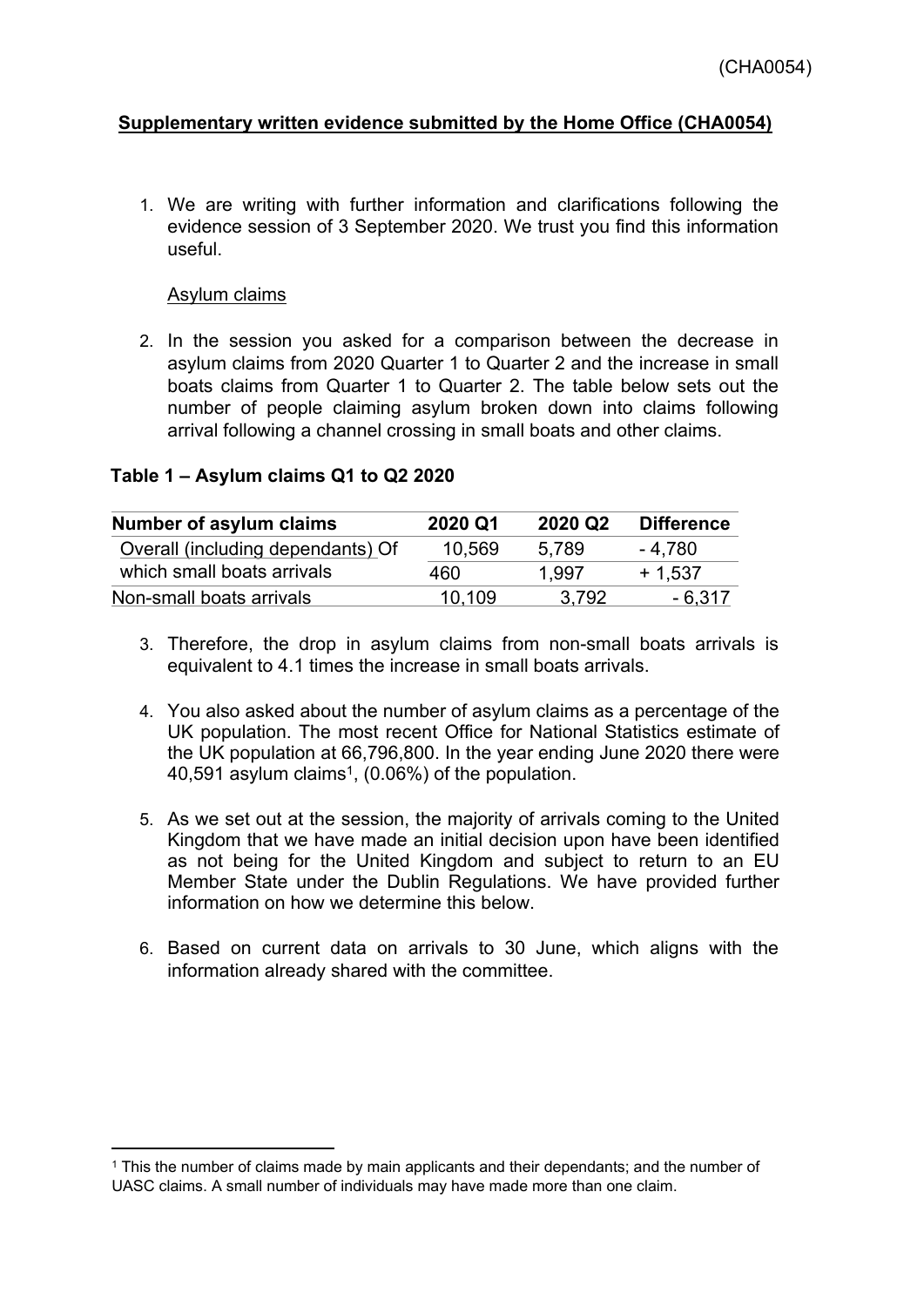| Arrivals                            | 4,613 |  |  |
|-------------------------------------|-------|--|--|
| Claimed asylum                      | 4,562 |  |  |
| <b>Initial Decision Breakdown</b>   |       |  |  |
| Grant                               | 429   |  |  |
| Asylum                              | 419   |  |  |
| Humanitarian Protection             | 10    |  |  |
| <b>UASC</b> leave                   |       |  |  |
| Refused                             | 1,284 |  |  |
| Not for UK to consider              | 1,131 |  |  |
| Following substantive consideration | 153   |  |  |
| Other                               | 34    |  |  |
| No decision                         | 2,815 |  |  |

### **Table 2 - Small boat arrivals between 01 Jan 2018 and 30 June 2020<sup>2</sup>**

| Appeal  | Appeal    | Appeal               | Of which, | Refused |
|---------|-----------|----------------------|-----------|---------|
| ongoing | dismissed | allowed              | Appealed  |         |
| 20      | 40        | 43                   | 113       | 153     |
|         | Withdrawn | Allowed (non-        |           |         |
|         | by        | asylum)              |           |         |
|         | appellant |                      |           |         |
|         |           |                      |           |         |
|         |           | Withdrawn by         |           |         |
|         |           | Home Office          |           |         |
|         |           |                      |           |         |
|         |           | <b>Consent Order</b> |           |         |
|         |           | Granted              |           |         |
|         |           |                      |           |         |
|         |           |                      |           |         |

 $\overline{a}$ 2

Asylum Data is included where the Asylum case is recorded within 2 days before or 14 days after the encounter. Where there is no Asylum Claim listed either the person does not have one or the date difference is more than this.

Where a person has more than one small boat encounter they will appear more than once in the data.

Asylum outcome is based on the initial decision.

Dependants and main applicants are included in this data.

Data has been limited to 30/06/2020 in line with published statistics.

Encounters and Applications closer to 30/06/2020 will have had less time for a decision and appeal.

These statistics have been taken from a live operational database. As such, numbers may change as information on that system is updated.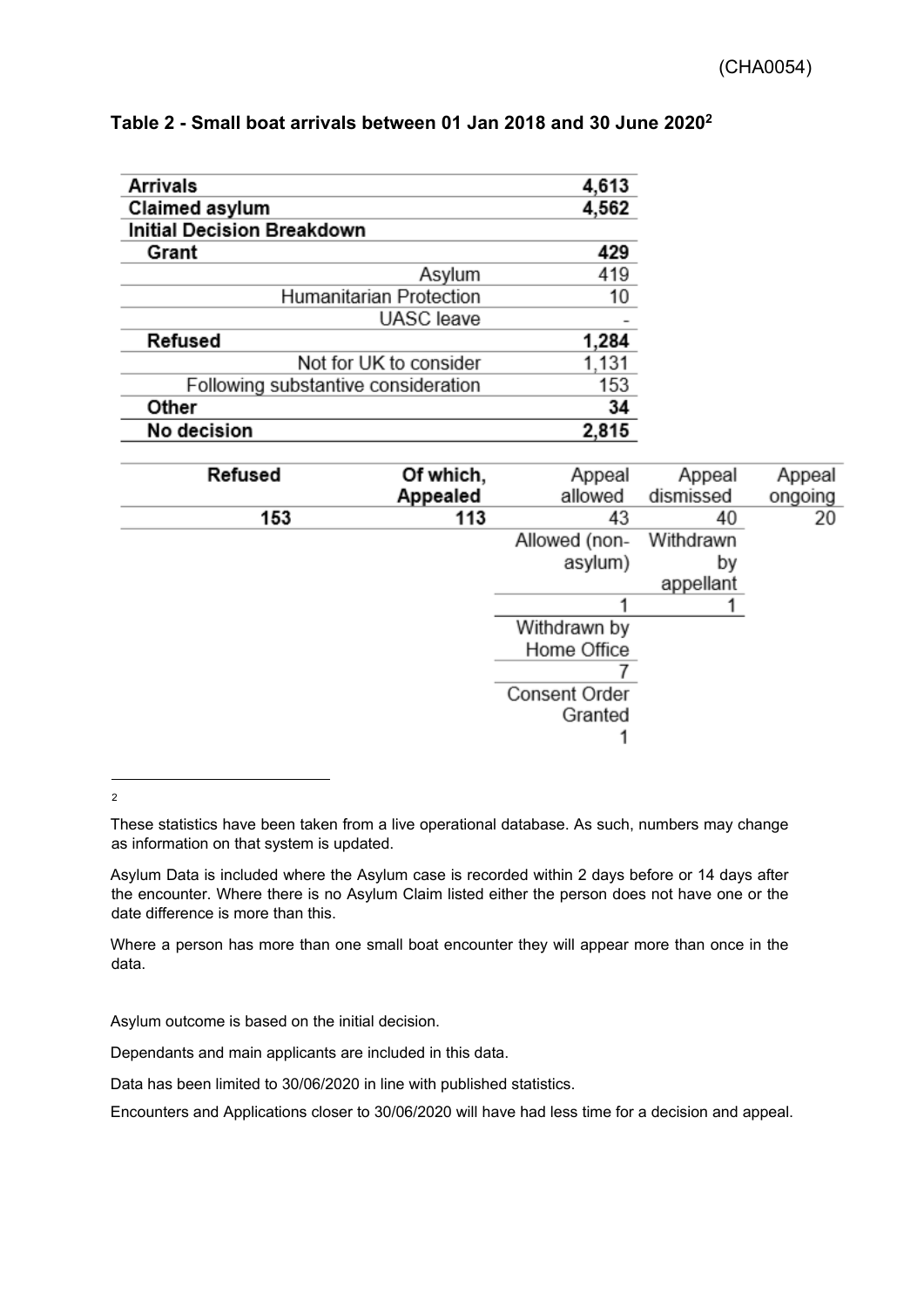## Disputed claims to be children

- 7. The Committee asked whether it is right to say that someone in the 20 to 25 age bracket, in their physical appearance, would be 99% likely to establish that they were a child?
- 8. The following table is from published statistics on age disputes where the Home Office has challenged that an asylum claimant is under 18.
- 9. Given that some disputes arise and are resolved in different time periods from the initial asylum claim, it is not simple to make a comparison. However, it is clear from these statistics that hundreds of claims to be children are treated as adults following resolution and the Home Office is right to raise these in 46% of cases over the last two years.

| <b>Age Dispute</b>                  |                | 2018           | 2018           | 2019           | 2019           | 2019           | 2019           | 2020           | 2020 | Total |
|-------------------------------------|----------------|----------------|----------------|----------------|----------------|----------------|----------------|----------------|------|-------|
|                                     | Q <sub>3</sub> | Q <sub>4</sub> | Q <sub>1</sub> | Q <sub>2</sub> | Q <sub>3</sub> | Q <sub>4</sub> | Q <sub>1</sub> | Q <sub>2</sub> |      |       |
| <b>Raised</b>                       |                | 240            | 290            | 291            | 148            | 170            | 189            | 125            | 31   | 1484  |
| Asylum<br>application<br>in quarter | raised         | 222            | 269            | 251            | 126            | 147            | 170            | 103            | 28   | 1316  |
| Existing<br>application             | asylum         | 18             | 21             | 40             | 22             | 23             | 19             | 22             | 3    | 168   |
| <b>Resolved</b>                     |                | 205            | 219            | 229            | 149            | 211            | 209            | 110            | 25   | 1357  |
| $18+$                               |                | 105            | 150            | 101            | 54             | 65             | 84             | 56             | 12   | 627   |
| Less than 18                        |                | 100            | 69             | 128            | 95             | 146            | 125            | 54             | 13   | 730   |

### **Table 3 – Age disputes (all asylum claims)**

#### Arrivals with a family connection

- 10. The Committee asked about how many arrivals have family connections in the United Kingdom. It is not possible to provide figures for this because information relating to family connections is not captured in a way which is reportable through our management information.
- 11. The Committee should also be aware that information on family connections may not be provided to the Home Office by the claimant at all during the claim for asylum and therefore it would not be possible to provide a conclusive answer.

## Operation Sillath

12. The Committee asked for further details on "Operation Sillath". Operation Sillath is the designation given by UK Visas and Immigration to small boat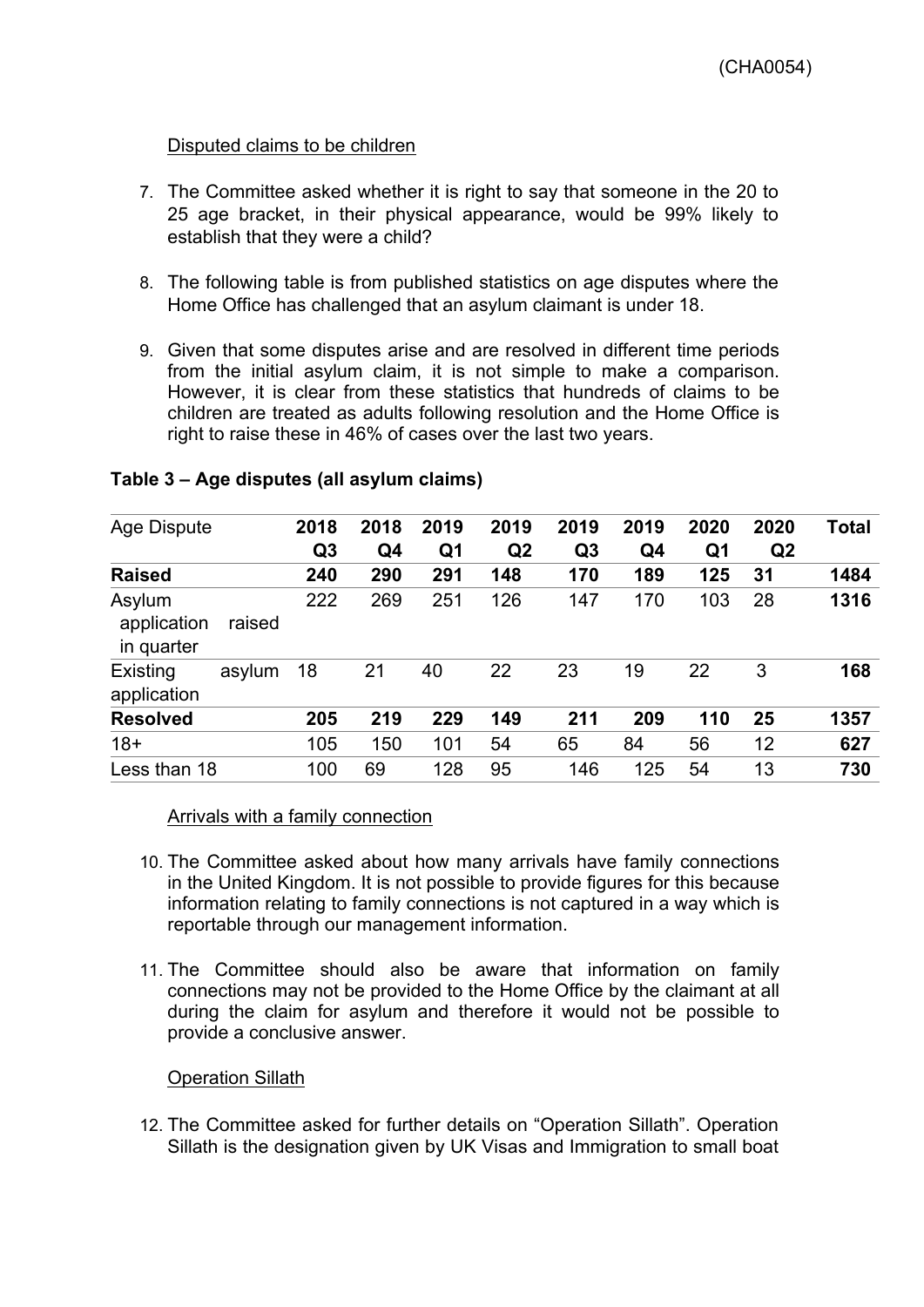arrivals in order to track, manage and report on the cohort of small boat arrivals from 1st January 2018 onward.

### Determination of third country responsibility

- 13. The Committee asked how we determine third country responsibility of those arriving in small boats. The Dublin III Regulation is the longstanding mechanism between EU Member States to determine responsibility for examining asylum claims. It is not a route for individuals to ask the UK to admit them but is an inter-State mechanism that allows claimants to be transferred into and out of the UK where responsibility for examining an asylum claim lies with the UK or with another EU Member State or Associated State (Iceland, Norway, Switzerland and Liechtenstein).
- 14. It is an established principle that those in need of protection should seek asylum in the first safe country that they enter. This principle is reflected in European Union law in the Dublin Regulation, which provides that an asylum claim made in the European Union (or Iceland, Norway, Switzerland and Liechtenstein) will be considered in one of those countries.
- 15. The Regulation's approach for determining responsibility is based on the basic principle that the State most responsible for the applicant's presence in the territory covered by the Dublin Regulation should be responsible for dealing with any asylum claim. This is usually, but not always, the first state that the applicant entered, or the first in which the asylum claim was lodged. It is not open to an asylum claimant to choose which country their claim should be considered in.
- 16. Article 13(1) sets out the responsible State shall be that where the applicant made his or her first illegal entry into the territory of a Dublin State across an external border, provided the asylum claim is made within 12 months of the date of that illegal entry.
- 17. Article 13(2) sets out that where a State cannot or can no longer be held responsible on the basis of Article 13(1), the responsible State is that where the individual has entered the territories of the Dublin States irregularly (or the circumstances of entry cannot be established) and it can be shown that the applicant has been living in the State for at least five consecutive months ('tolerated illegal presence'). If the applicant has been living for periods of time in several Member States, each of at least five months, the Member State where the applicant has been living most recently shall be responsible. Where the applicant has been living for a cumulative period of five months across several Member States the criteria in Article 13(2) will not be met.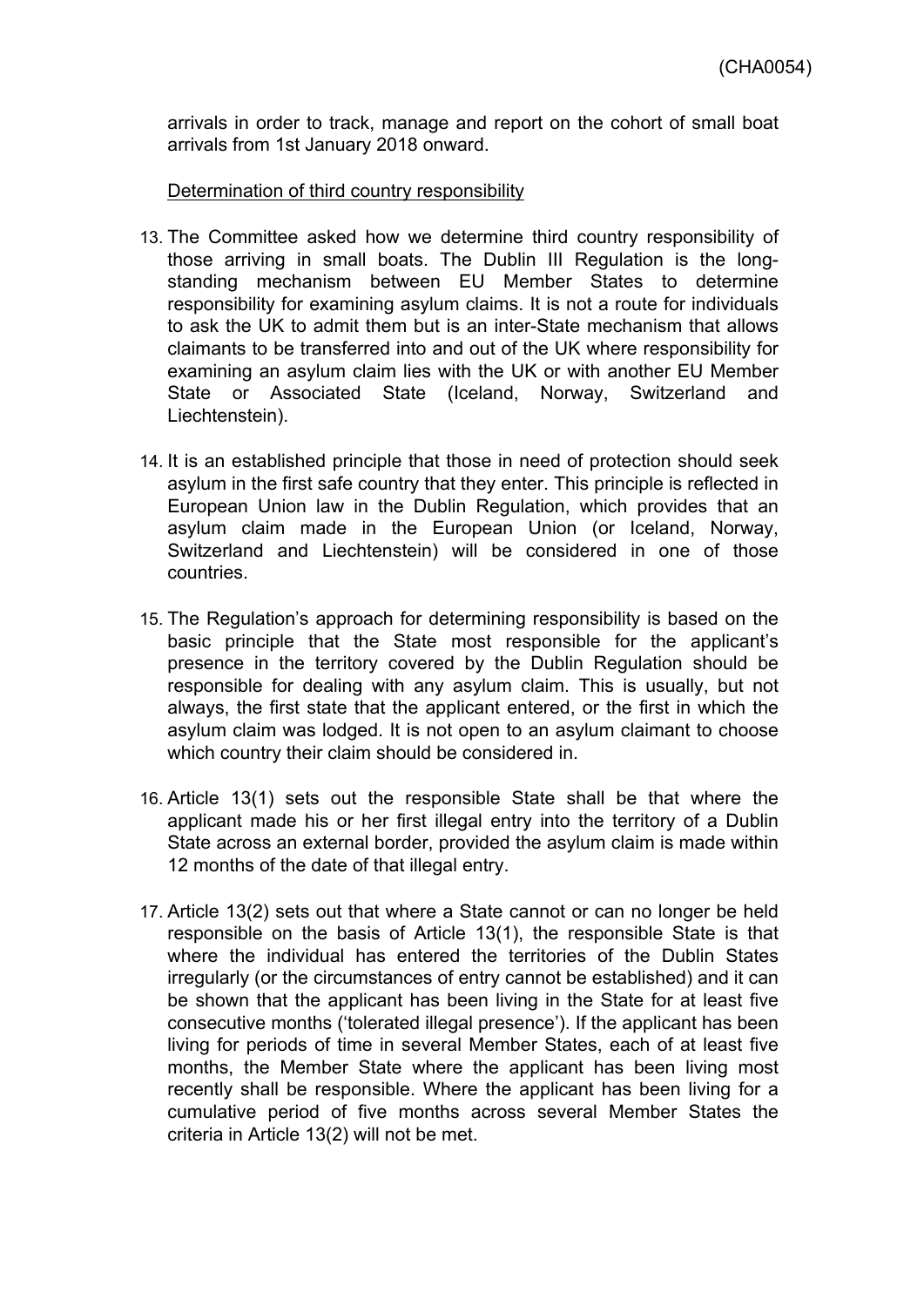18. Full guidance on Dublin III Regulation was published on 14/08/2020 and can be found via the link below:

[https://assets.publishing.service.gov.uk/government/uploads/system/uploads/attach](https://eur01.safelinks.protection.outlook.com/?url=https%3A%2F%2Fassets.publishing.service.gov.uk%2Fgovernment%2Fuploads%2Fsystem%2Fuploads%2Fattachment_data%2Ffile%2F797216%2FDublin-III-regulation-v2.0ext.pdf&data=02%7C01%7C%7C566c9d6f6b424b82dee108d85a21cf26%7Cf24d93ecb2914192a08af182245945c2%7C0%7C0%7C637358448534597285&sdata=X5sd92CwEb%2F9cStCI0gkz33dkyiw5F40PUhOPZQRRI4%3D&reserved=0) [ment\\_](https://eur01.safelinks.protection.outlook.com/?url=https%3A%2F%2Fassets.publishing.service.gov.uk%2Fgovernment%2Fuploads%2Fsystem%2Fuploads%2Fattachment_data%2Ffile%2F797216%2FDublin-III-regulation-v2.0ext.pdf&data=02%7C01%7C%7C566c9d6f6b424b82dee108d85a21cf26%7Cf24d93ecb2914192a08af182245945c2%7C0%7C0%7C637358448534597285&sdata=X5sd92CwEb%2F9cStCI0gkz33dkyiw5F40PUhOPZQRRI4%3D&reserved=0)[data/file/797216/Dublin-III-regulation-v2.0ext.pdf](https://eur01.safelinks.protection.outlook.com/?url=https%3A%2F%2Fassets.publishing.service.gov.uk%2Fgovernment%2Fuploads%2Fsystem%2Fuploads%2Fattachment_data%2Ffile%2F797216%2FDublin-III-regulation-v2.0ext.pdf&data=02%7C01%7C%7C566c9d6f6b424b82dee108d85a21cf26%7Cf24d93ecb2914192a08af182245945c2%7C0%7C0%7C637358448534597285&sdata=X5sd92CwEb%2F9cStCI0gkz33dkyiw5F40PUhOPZQRRI4%3D&reserved=0)

- 19. New guidance was published on the inadmissibility criteria under Article 13.2 of the Dublin Regulations in April 2020 and then updated in August 2020. <https://www.gov.uk/government/publications/inadmissibility>[-third-country](https://eur01.safelinks.protection.outlook.com/?url=https%3A%2F%2Fwww.gov.uk%2Fgovernment%2Fpublications%2Finadmissibility-third-country-cases&data=02%7C01%7C%7C566c9d6f6b424b82dee108d85a21cf26%7Cf24d93ecb2914192a08af182245945c2%7C0%7C0%7C637358448534597285&sdata=IdCyMGBNy%2FT6jucDJrdimWpaG7rCNkfSaIysZP7J%2FEY%3D&reserved=0)[cases](https://eur01.safelinks.protection.outlook.com/?url=https%3A%2F%2Fwww.gov.uk%2Fgovernment%2Fpublications%2Finadmissibility-third-country-cases&data=02%7C01%7C%7C566c9d6f6b424b82dee108d85a21cf26%7Cf24d93ecb2914192a08af182245945c2%7C0%7C0%7C637358448534597285&sdata=IdCyMGBNy%2FT6jucDJrdimWpaG7rCNkfSaIysZP7J%2FEY%3D&reserved=0)
- 20. Inadmissible claims are those where we treat asylum claims made in the UK as inadmissible if the claimant has:
- suitable protection in another safe country from where they would not face refoulement (that is, the country would not force the claimant to return to another country where they would be at risk of harm or persecution)
- travelled through or has a connection to another safe country which is not their own, on the basis that the claimant has, or could have, lodged their asylum claim there

# Cost of returns

21. The Committee asked for further information on the cost of returns. The majority of returns take place on commercial scheduled flights. Where a chartered flight is required, the Home Office procures the use of chartered aircraft through a broker to ensure competitive pricing and access to different aircraft and contractors depending on the requirements of the operation. This blended approach provides the best value for money option for the taxpayer. We are unable to disclose the details of these costs as they are commercially sensitive.

## Monitoring those returned from the United Kingdom

- 22. The Committee asked how we monitor individuals being returned from the United Kingdom, including how many small boats arrivals have previously been returned from the UK.
- 23. The UK is under no obligation to monitor the treatment of asylum seekers who have returned to the EU Member State responsible for their claim. They are, by definition, foreign nationals who have been found, as a matter of law, not to need the UK's protection, and who have no legal basis of stay in the UK and who are being returned to countries subject to the EU common European Asylum system and ECHR.
- 24. Article 18 of Dublin III sets clear obligations on the responsible (receiving) State. The responsible State shall examine the claim, the first step being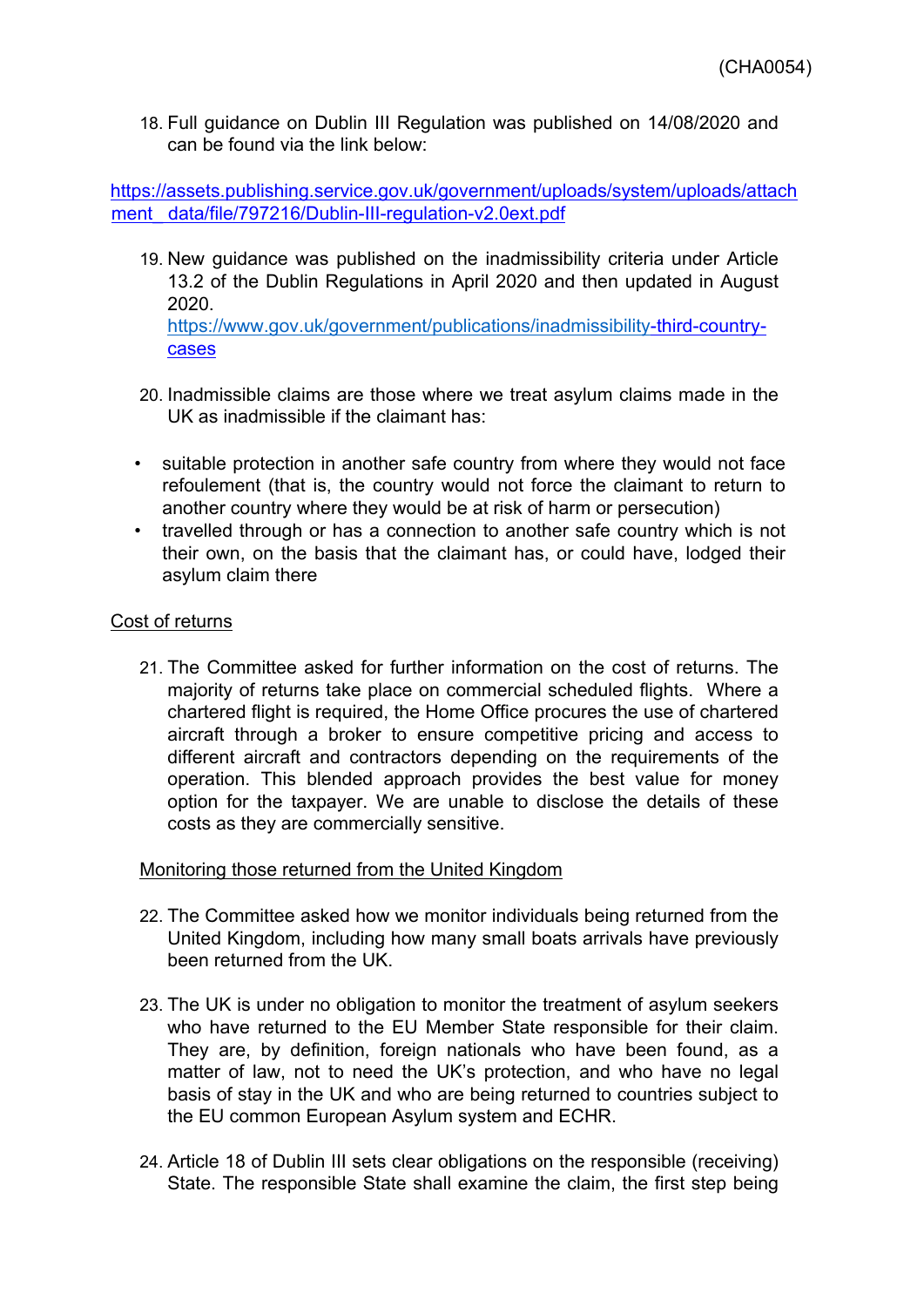the registration of a new claim according to national procedures. For Individuals with a previous claim in the responsible State, Dublin III provides that they re-join the asylum procedure where they left off. It would be inappropriate for the UK to assume any ongoing responsibility for them when they returned to another Member State.

- 25. Returns are only undertaken when the Home Office and where applicable the courts deem it is safe to do so and this has been agreed with the Member State. Under the Dublin III process, the time and place of flights have been carefully worked through between the UK and receiving Member States by mutual agreement. All people being returned are handed over to the relevant authorities on arrival.
- 26. There are instances of people who have previously been returned and who have attempted to re-enter the United Kingdom by the small boats route. From October 2018 to June 2020 there have been 28 instances where people who have returned to a safe country have re-entered the United Kingdom. We will attempt to prosecute any individual who attempts to 're-enter' the United Kingdom illegally under section 24 of the Immigration Act 1971. Between April and June this year, 5 individuals were prosecuted for these offences.<sup>2</sup>

#### Legal ability to return people to other European Countries

- 27. The Committee asked about the ability to return individuals after the transition period ends. During negotiations, we made a sincere offer to the EU regarding readmission of asylum seekers to the EU. In the absence of securing an EU arrangement on this issue we will look to work with individual countries to support future return processes.
- 28. It is in our mutual interest to protect and control our shared borders, and our relationship with our near neighbours will always remain an important part of our strategy. The first safe country concept is a long-recognised part of international asylum procedures.
- 29. We have already made changes to the Immigration Rules to ensure that when the UK is no longer subject to the Dublin III Regulation, there will be continuity in our legal powers to treat cases as inadmissible if they involve a claimant who has travelled through the EU (under Rule 345).
- 30. With regards to our preparations for leaving the EU, the department continues to work hard to prepare for the end of the transition period and this remains a top priority. The department continues to build on these preparations which were undertaken in 2019 to give us a high state of

<sup>&</sup>lt;sup>2</sup> Both figures are provisional management information that is subject to change. It has not been assured to the standard of Official Statistics.